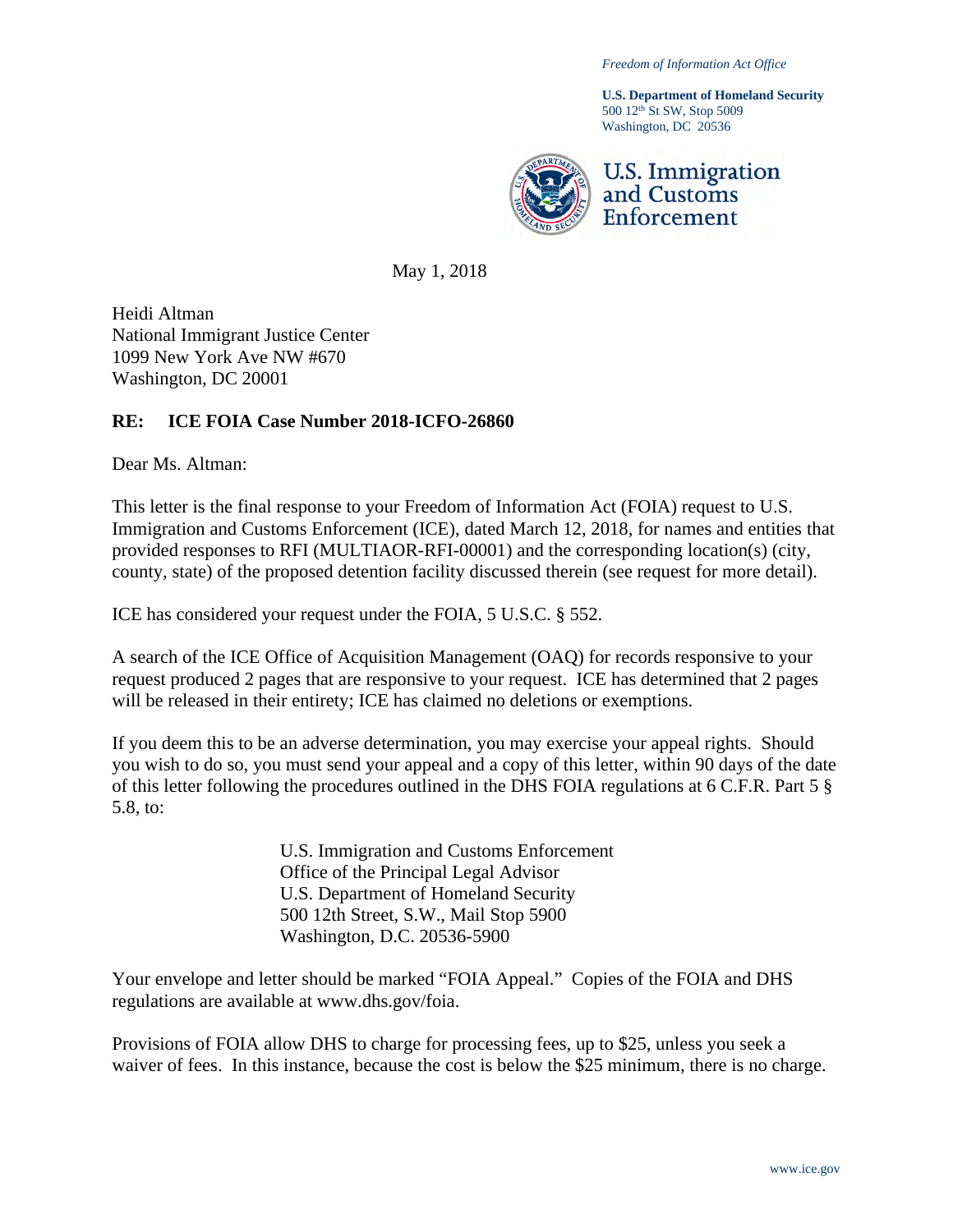If you need any further assistance or would like to discuss any aspect of your request, please contact the FOIA office and refer to FOIA case number **2018-ICFO-26860**. You may send an email to ice-foia@ice.dhs.gov, call toll free (866) 633-1182, or you may contact our FOIA Public Liaison, Fernando Pineiro, in the same manner. Additionally, you have a right to right to seek dispute resolution services from the Office of Government Information Services (OGIS) which mediates disputes between FOIA requesters and Federal agencies as a non-exclusive alternative to litigation. If you are requesting access to your own records (which is considered a Privacy Act request), you should know that OGIS does not have the authority to handle requests made under the Privacy Act of 1974. You may contact OGIS as follows: Office of Government Information Services, National Archives and Records Administration, 8601 Adelphi Road-OGIS, College Park, Maryland 20740-6001, e-mail at ogis@nara.gov; telephone at 202-741-5770; toll free at 1- 877-684-6448; or facsimile at 202-741-5769.

Sincerely,

megropai

Catrina M. Pavlik-Keenan FOIA Officer

Enclosure(s): 2 pages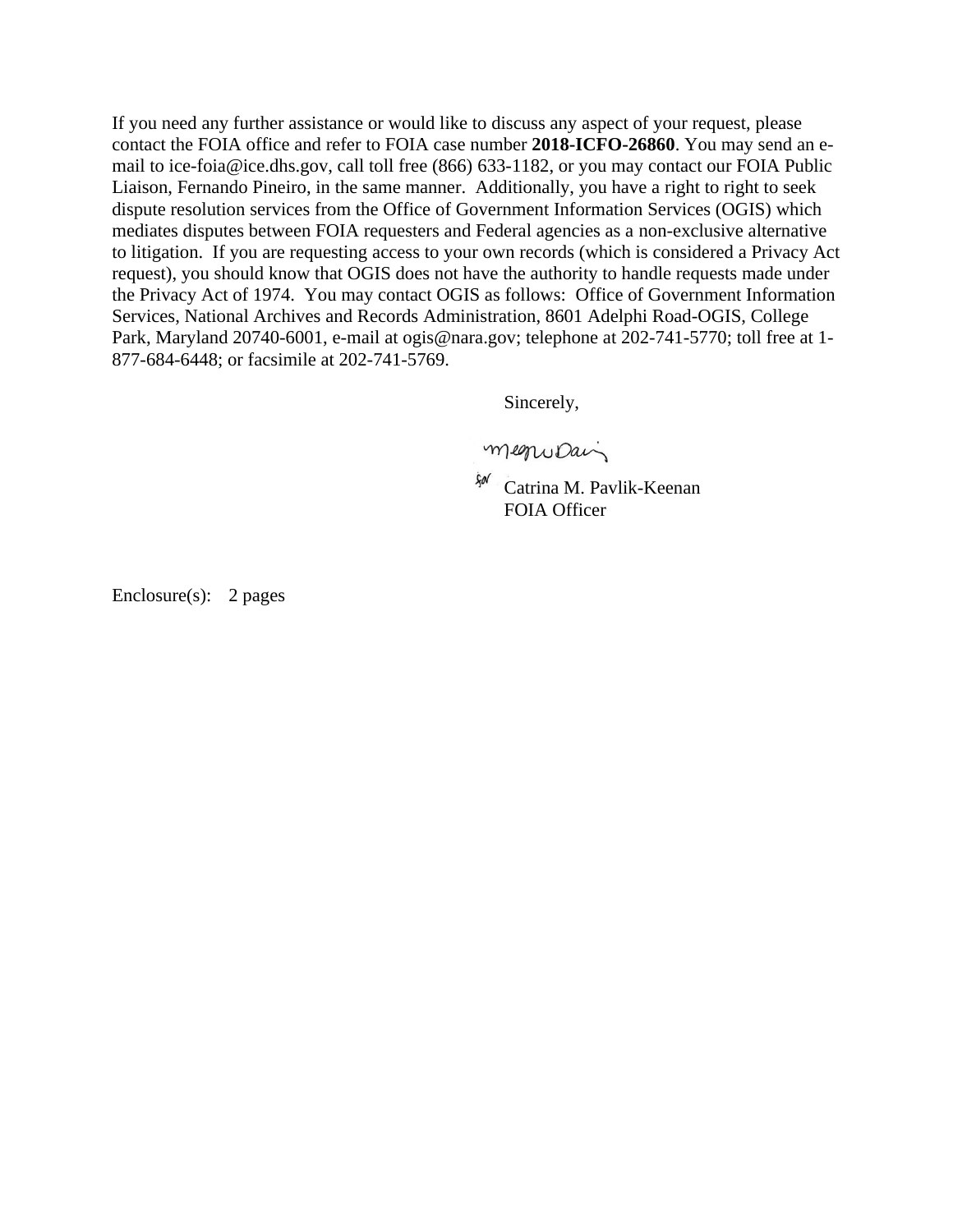# **RFI Response Summary — October 2017 Immigration Detention Services — Multiple Areas of Responsibility (Chicago, Detroit, St. Paul, and Salt Lake City)**

# **CHICAGO AOR:**

- **GEO Group** Proposed newly constructed 800 bed facility in Newton County, IN located 66 miles from the Chicago Field Office. No cost information provided.
- **MTC** Proposed newly constructed 1,280 bed facility in Hopkins Park, IL, located 78 miles from the Chicago Field Office. No cost information provided.
- **Kankakee County, IL** Existing and currently used Jerome Combs Detention Center (Shared Facility) with immediate capacity for 200 ICE beds (current ICE ADP is about 105). A partially constructed annex could be finished which would provide an additional 300 ICE beds, to a total of 500 ICE beds at JCDC. No cost information provided.
- **Corecivic** Proposed newly constructed 1,152 bed facility in Elkhart County, IN located 115 miles from the Chicago Field Office. No cost information provided.
- **Immigration Centers of America (ICA)** Proposed newly constructed 600 or 1200 bed facility. Not clear where they intend to build. Only floor plans attached and no cost information provided.

## **DETROIT AOR:**

- **Calhoun County, MI** Proposed newly constructed Calhoun County Jail (CCJ) dedicated ICE facility with 250— 300 beds in Battle Creek, MI located 123 miles from the Detroit Field Office and 168 miles from the Chicago Field Office. The 250-300 beds would be in addition to the 250 ICE beds currently available at the Calhoun County Correctional Center (CCCC), to a total of up to 550 ICE beds.
- **Corecivic** Proposed newly constructed 640 bed facility in Elkhart County, IN located 194 miles from the Detroit Field Office. No cost information provided.
- **Wayne County, MI** No formal response received, but a phone call was made to OAQ to inform ICE that future bed space will be available in approximately 2-3 years after the construction of a new county detention facility. However, the facility on offer is an older site with no medical facilities. More information will be provided after the close of the RFI.
- **Immigration Centers of America (ICA)** Proposed newly constructed 600 or 1200 bed facility. Not clear where they intend to build. Only floor plans attached and no cost information provided.